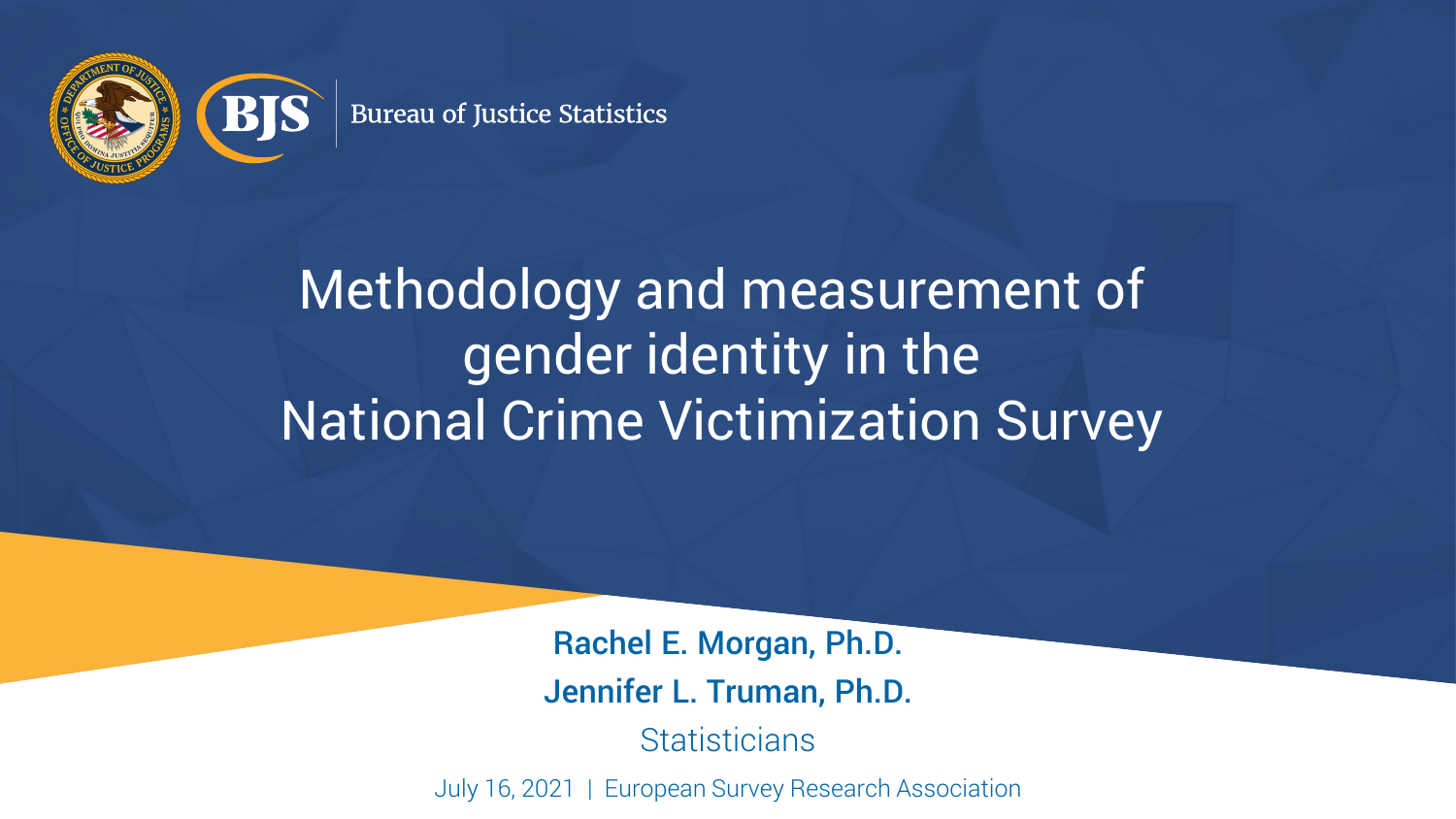# Topics

- National Crime Victimization Survey (NCVS) overview
- Adding gender identity (GI) measures to the NCVS
- Cognitive testing of GI measures
- Results from monitoring the GI items, including field performance and data quality measures

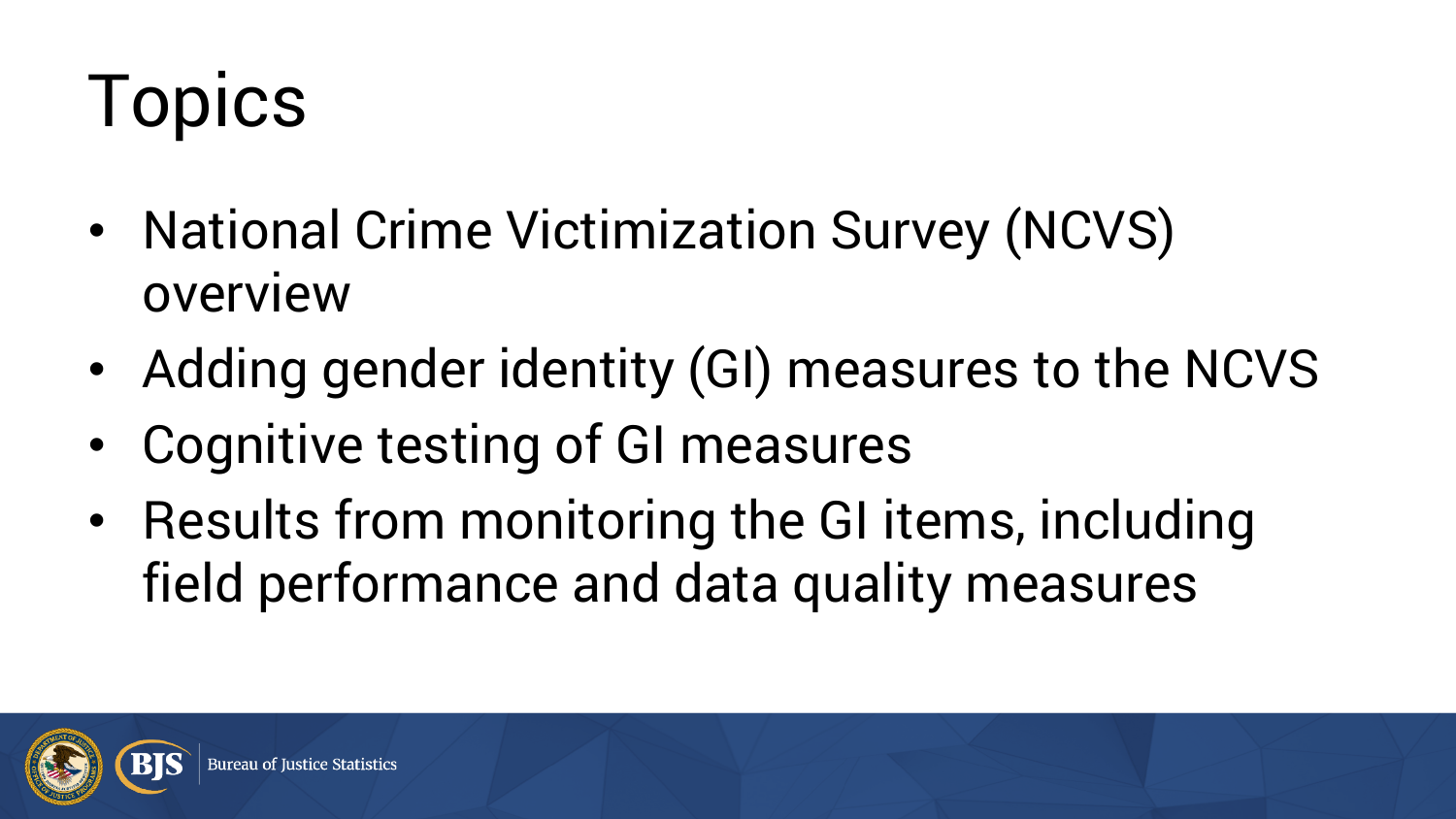#### NCVS overview

- One of two main sources of data on crime in the United States (other is FBI's Uniform Crime Reporting program)
- Collects information on nonfatal violent and property crimes reported and not reported to police involving persons age 12 or older from a nationally representative sample of U.S. households
- The main source of national data on policy-relevant types of criminal victimization: *intimate partner violence, hate crime, workplace violence, injury, firearms and crime, cost of crime, and the "dark figure" of unreported crime*
- Produces national statistics on violent and property victimization, characteristics of crimes and victims, and consequences of victimization

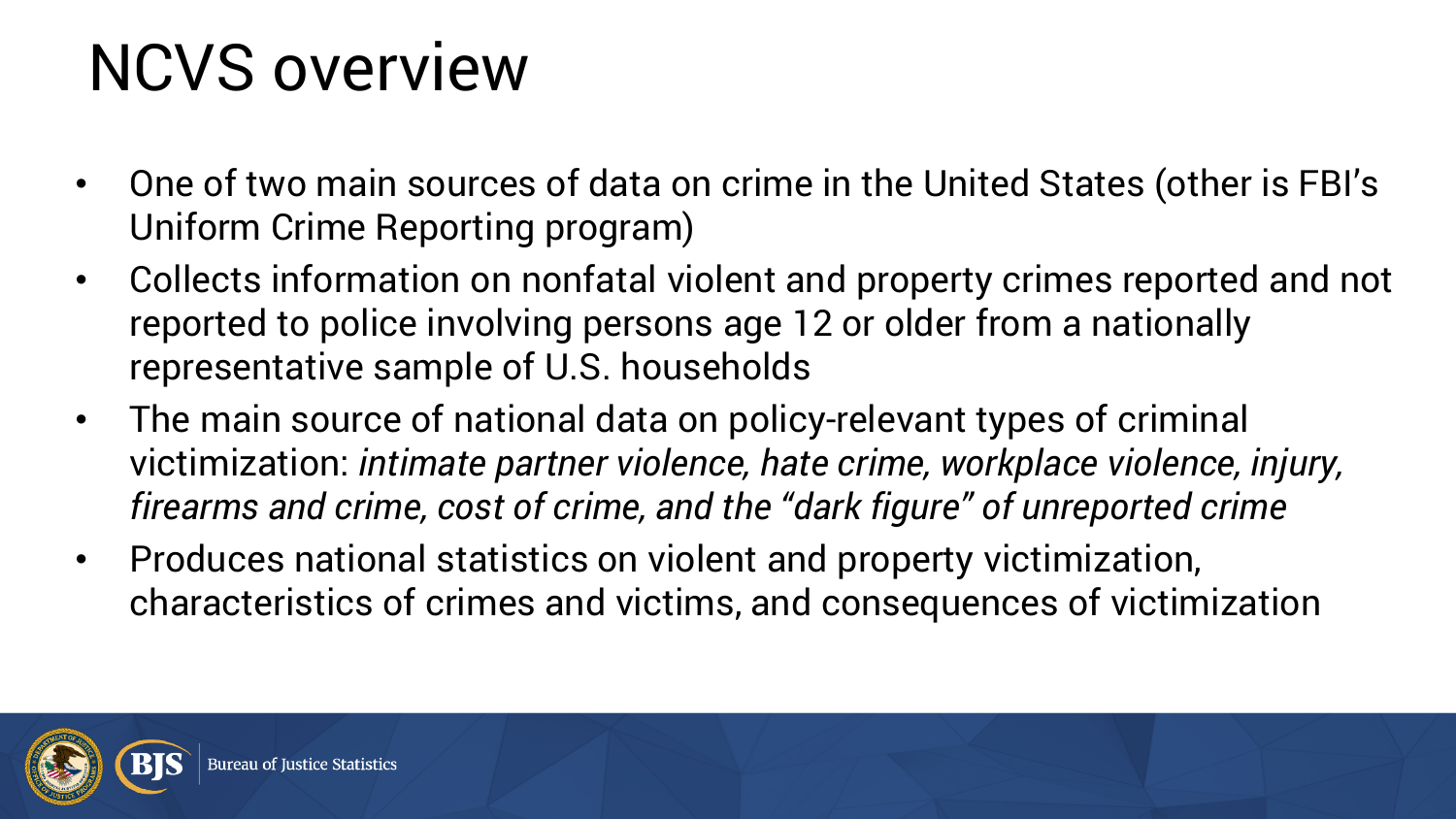# NCVS methodology

- Panel design survey: households remain in sample for 3.5 years
- Everyone in the sampled household age 12 or older interviewed every 6 months, for a total of 7 interviews
- $\approx$  250,000 persons age 12 or older in U.S. households interviewed per year
- Mode: first interviews in person, subsequent interviews in person or by phone
- Self-report survey
	- Respondents self-report information such as age, sex, race, and Hispanic origin
	- Persons asked about criminal victimizations experienced during prior 6 months

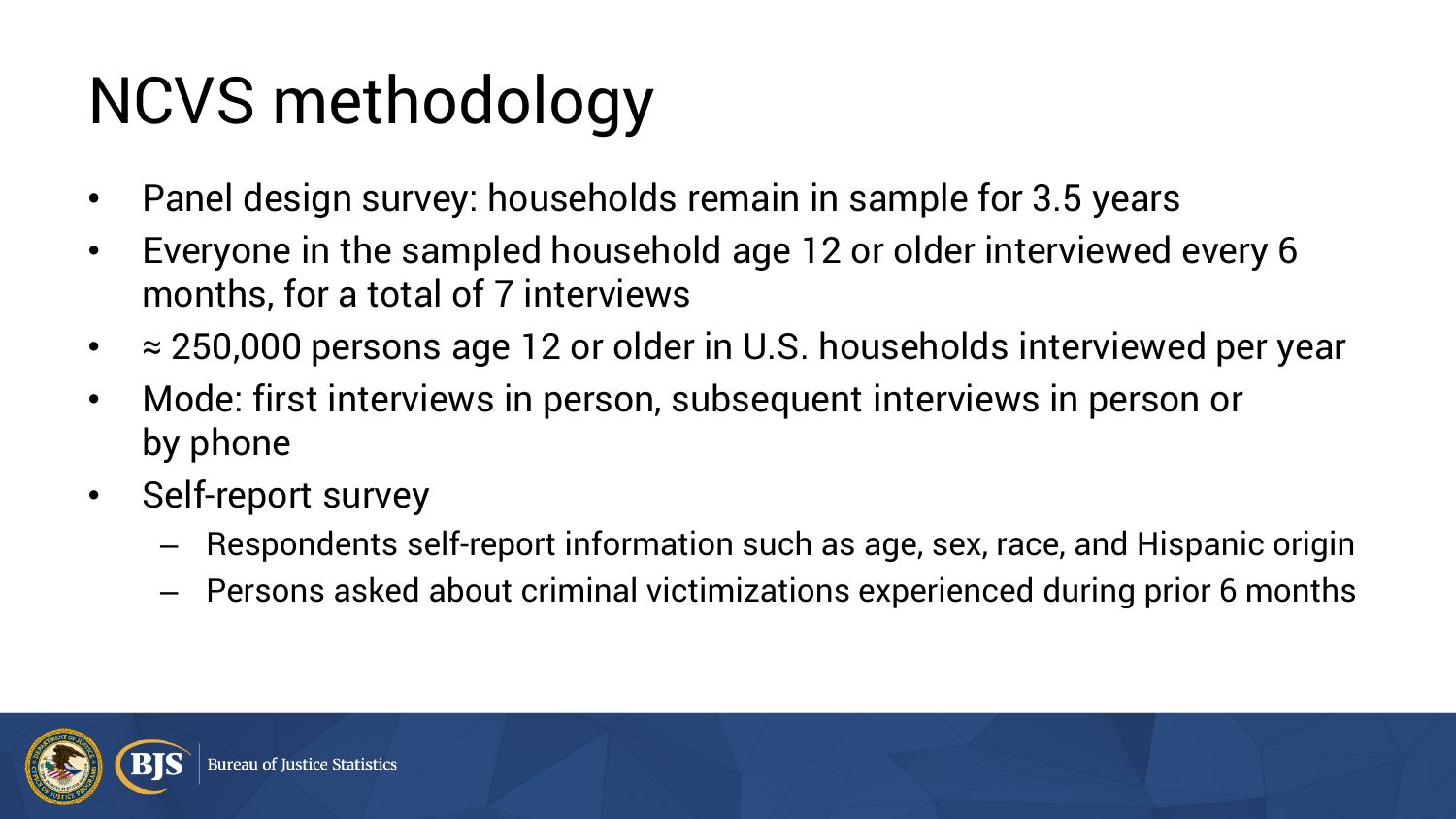#### Background and impetus for adding GI to the NCVS

- NCVS is undergoing a long-term redesign
- BJS added GI to the NCVS in July 2016 among near-term changes
	- Sexual orientation, veteran status, citizenship, and disability status were asked of all respondents, not just crime victims
- GI items are timely and relevant
	- Have been identified in research as correlates of victimization
	- Violence Against Women Reauthorization Act of 2021 explicitly bars discrimination based on actual or perceived sexual orientation and gender identity (SOGI) status to ensure equal access to key services
	- U.S. federal hate crime statutes also prohibit discrimination
	- Stakeholder group interest in these measures

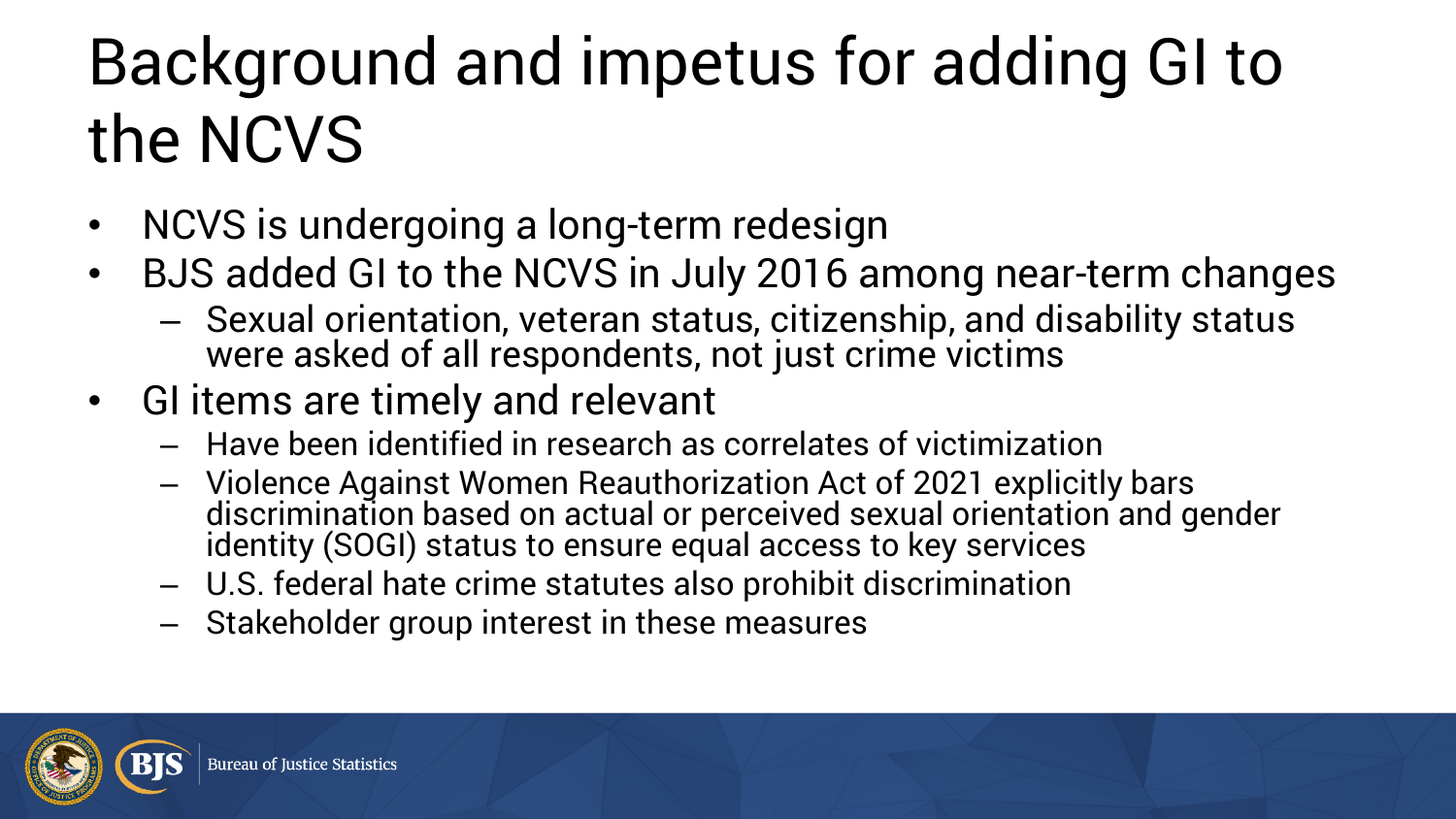#### Defining sexual orientation and GI

- Sexual orientation
	- Sexual attraction an individual's sexual interest in others; attraction to men, women, or both men and women; or nonattraction to others
	- Sexual behavior whether an individual has sexual partners who are of the same sex, the opposite sex, or both
	- **Sexual identity** the way a person self-identifies with a given sexual orientation
- **Sex** a person's biological status (male, female, or intersex)
- **Gender identity**  a person's internal sense of gender
- Gender expression the behavioral dimension of gender, or how one expresses identity through appearance and behavior

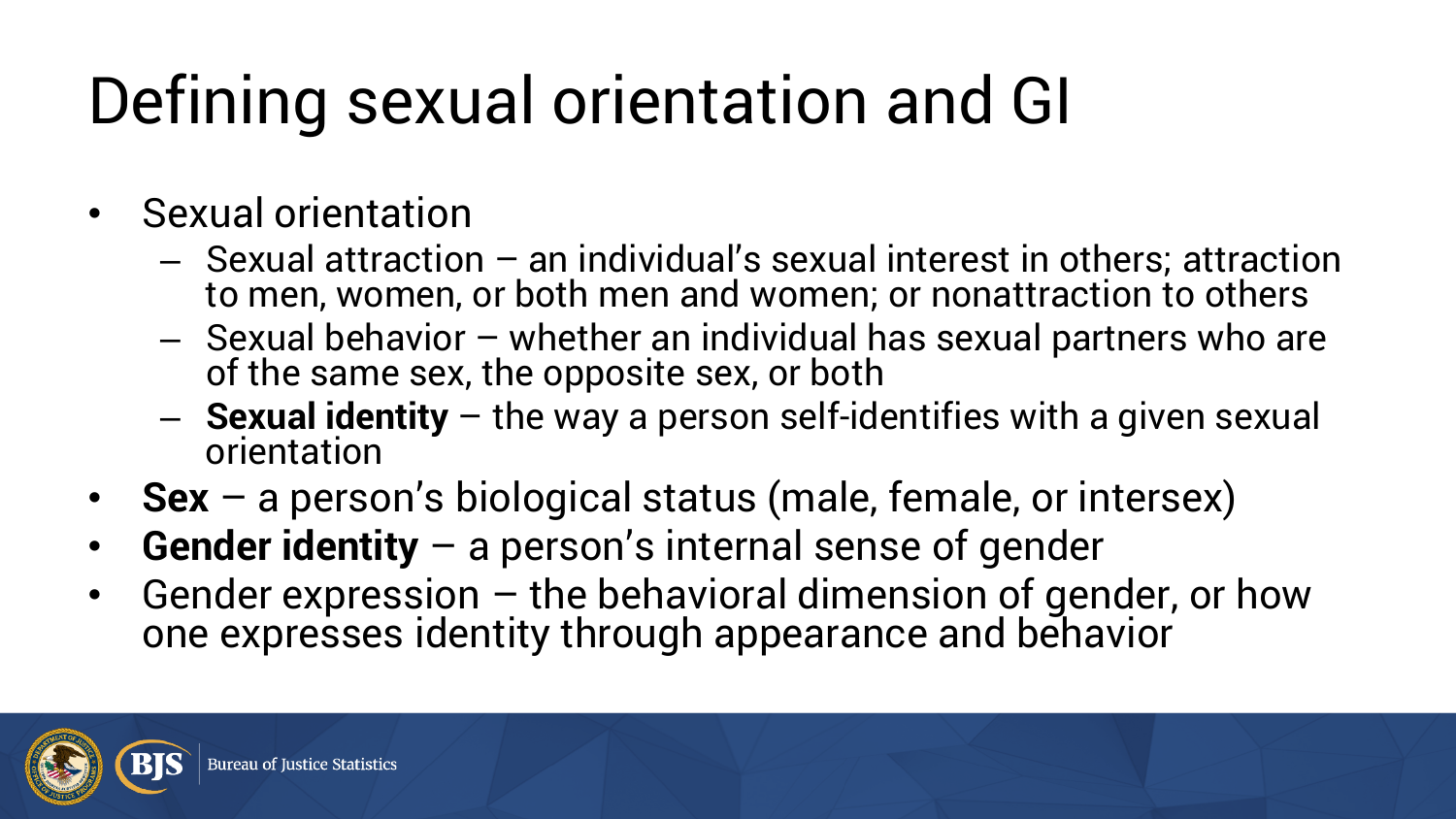#### Question development: GI

- Recommended two-step approach
	- First ask about sex at birth and then current GI
	- This method has been successful in identifying transgender individuals
- Tested questions reflect recommendations from the Gender Identity in U.S. Surveillance group and the California Health Interview Survey
- BJS collaborated with the Centers for Medicare & Medicaid Services to develop measures to be implemented consistently across federal surveys
- GI questions were previously tested using cognitive interviews with persons age 18 or older

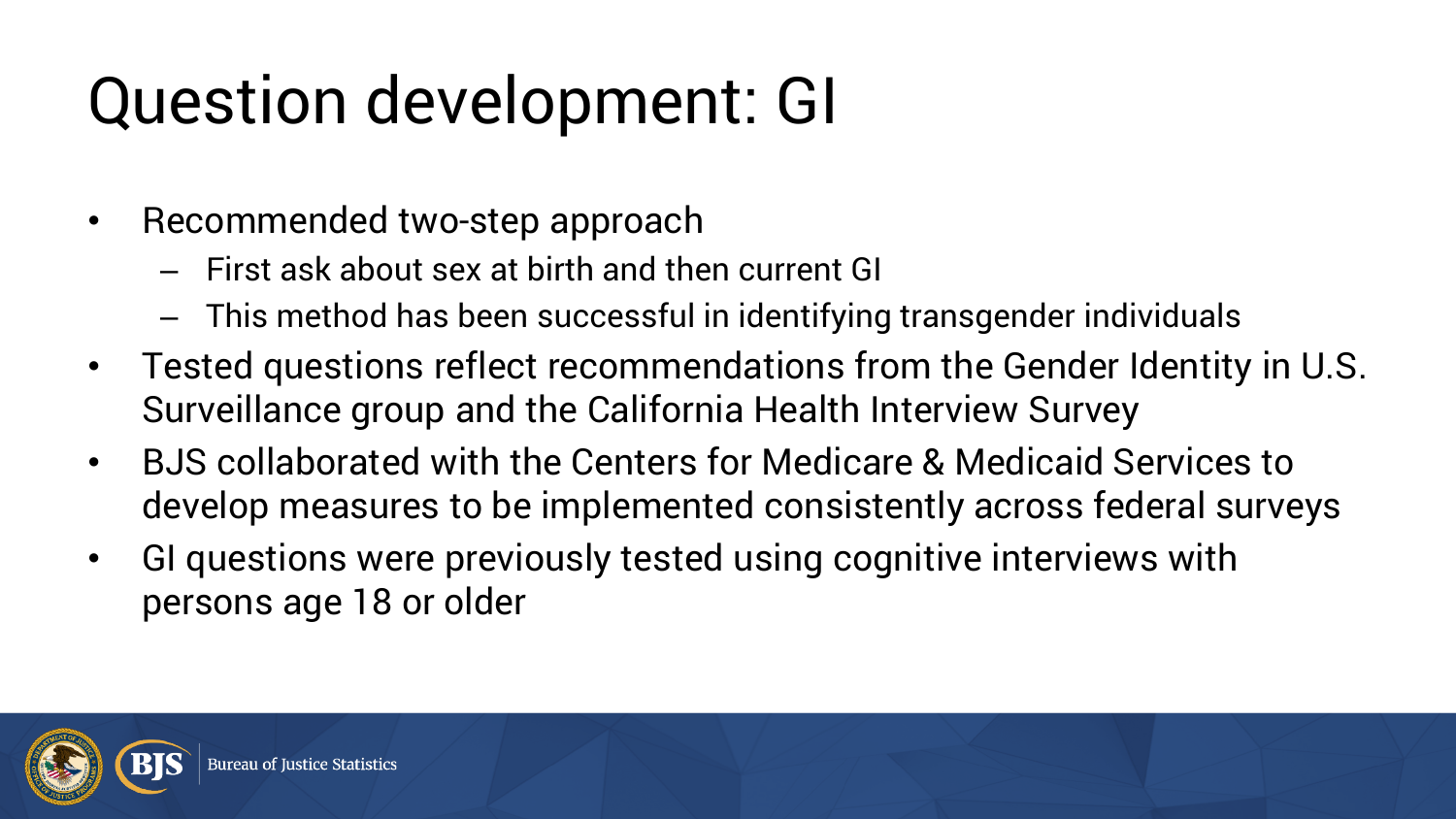# Cognitive testing

- Center for Behavioral Science Methods at the U.S. Census Bureau conducted cognitive testing
- Items were tested along with the revised instrument for the 2016 NCVS Supplemental Victimization Survey, which focuses on stalking victimization
- N = 60 interviews
- Respondents were age 16 or older
- Tested item wording, placement of items within the context of the NCVS, clarity and comprehension for respondents, and ease of administration for interviewers
- A small number of respondents identified as something other than straight; no respondents identified as transgender
- SOGI items performed well overall

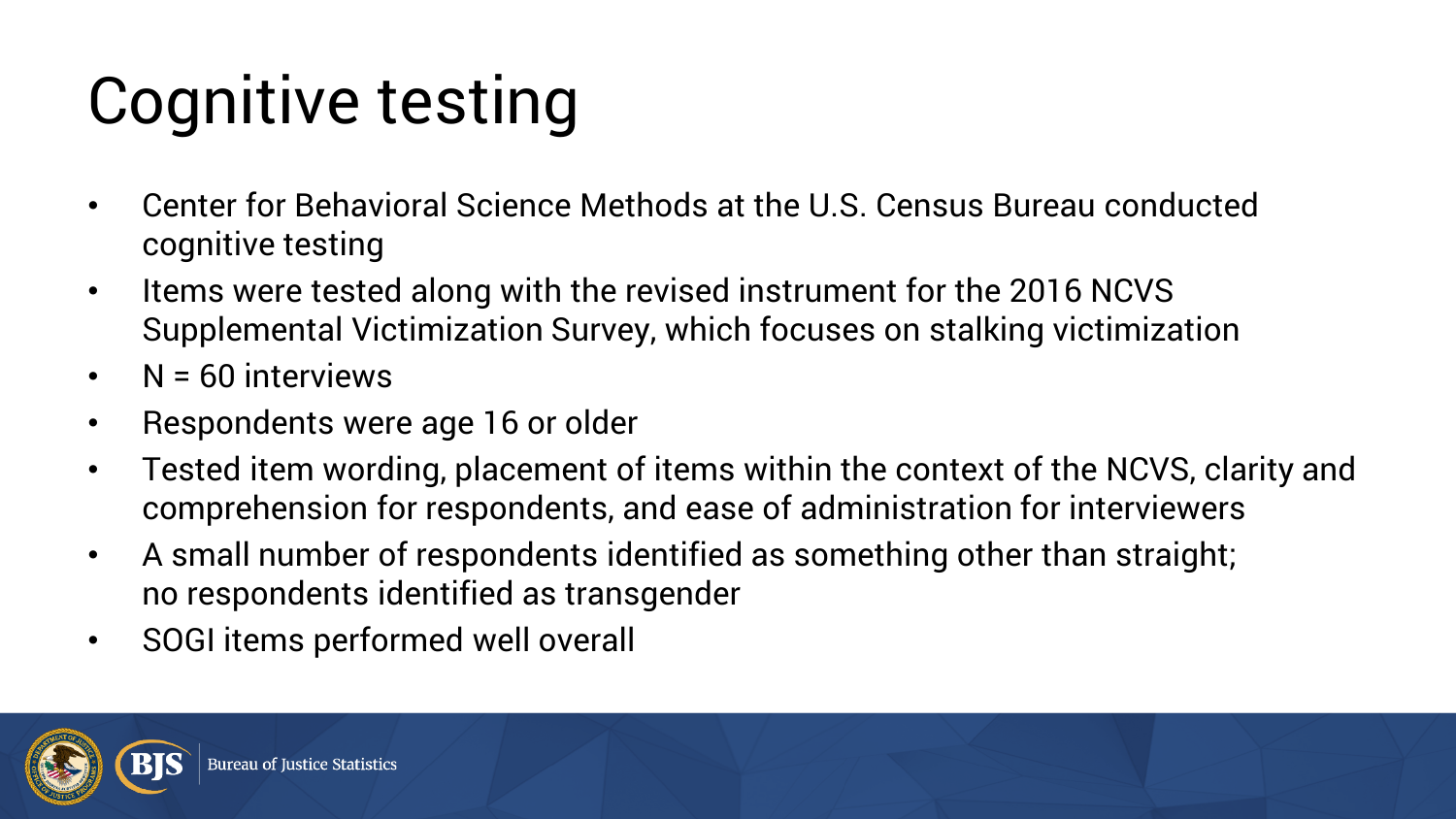# Tested questions: GI

- What sex were you assigned at birth, on your original birth certificate?
	- Male
	- Female
	- Refused
	- Don't know
- Do you currently describe yourself as male, female, or transgender?
	- Male
	- Female
	- Transgender
	- None of these

[Alternative Q: On your original birth certificate, was your sex assigned as male or female?]

[Alternative Q: Do you currently describe yourself as a man, woman, or transgender person?]

• Just to confirm, you were assigned {FILL} at birth and now describe yourself as {FILL} Is that correct?

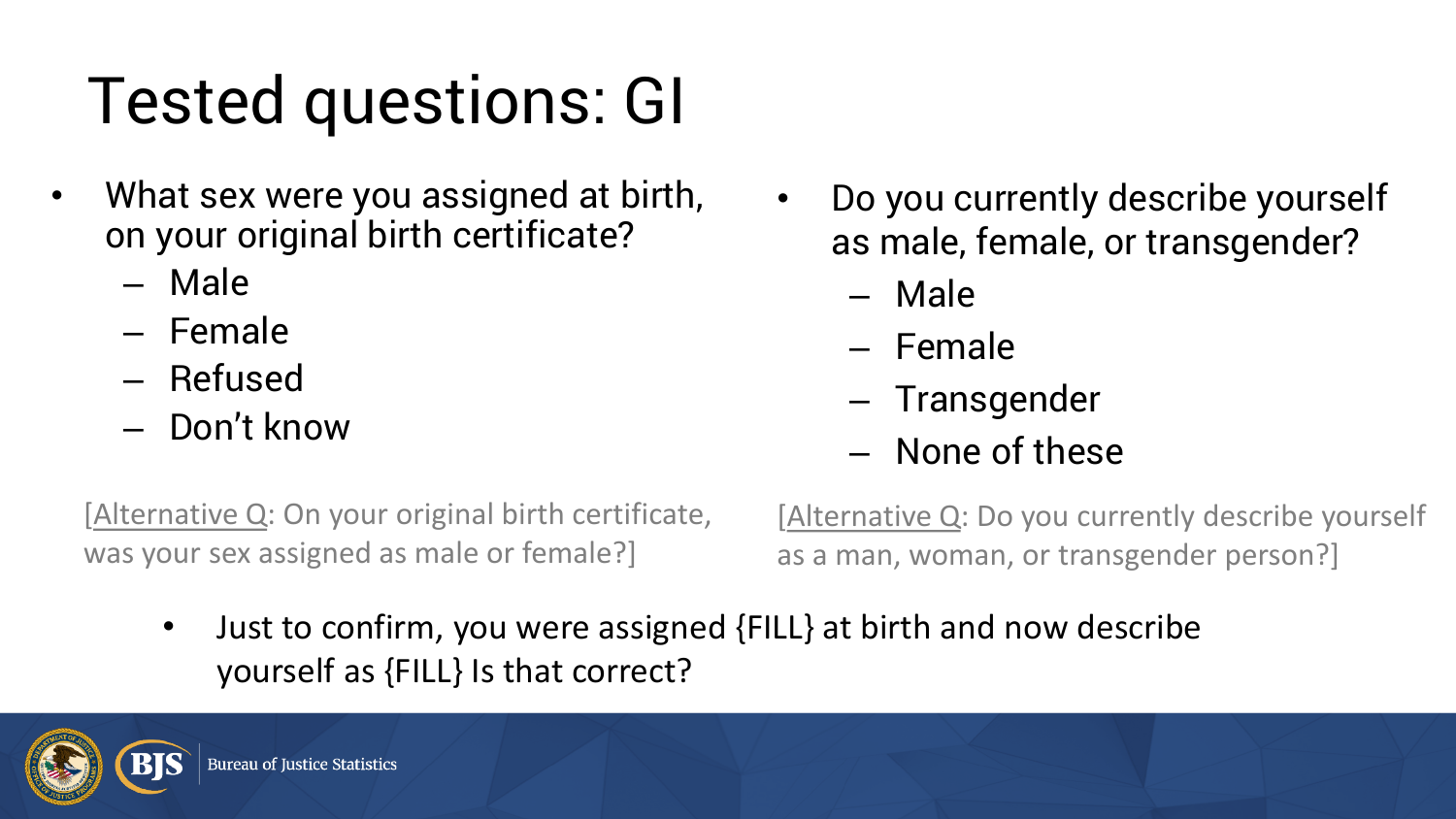#### Placement, frequency, and age of administration

- SOGI questions were added to NCVS demographic section
	- Asked after all questions about experiences with criminal victimization
	- Answered by an individual rather than household respondents (no proxy interviews)
- Questions administered to all persons age 16 or older
	- Both victims and nonvictims from July 2016–June 2019
	- Only victims from July 2019–present

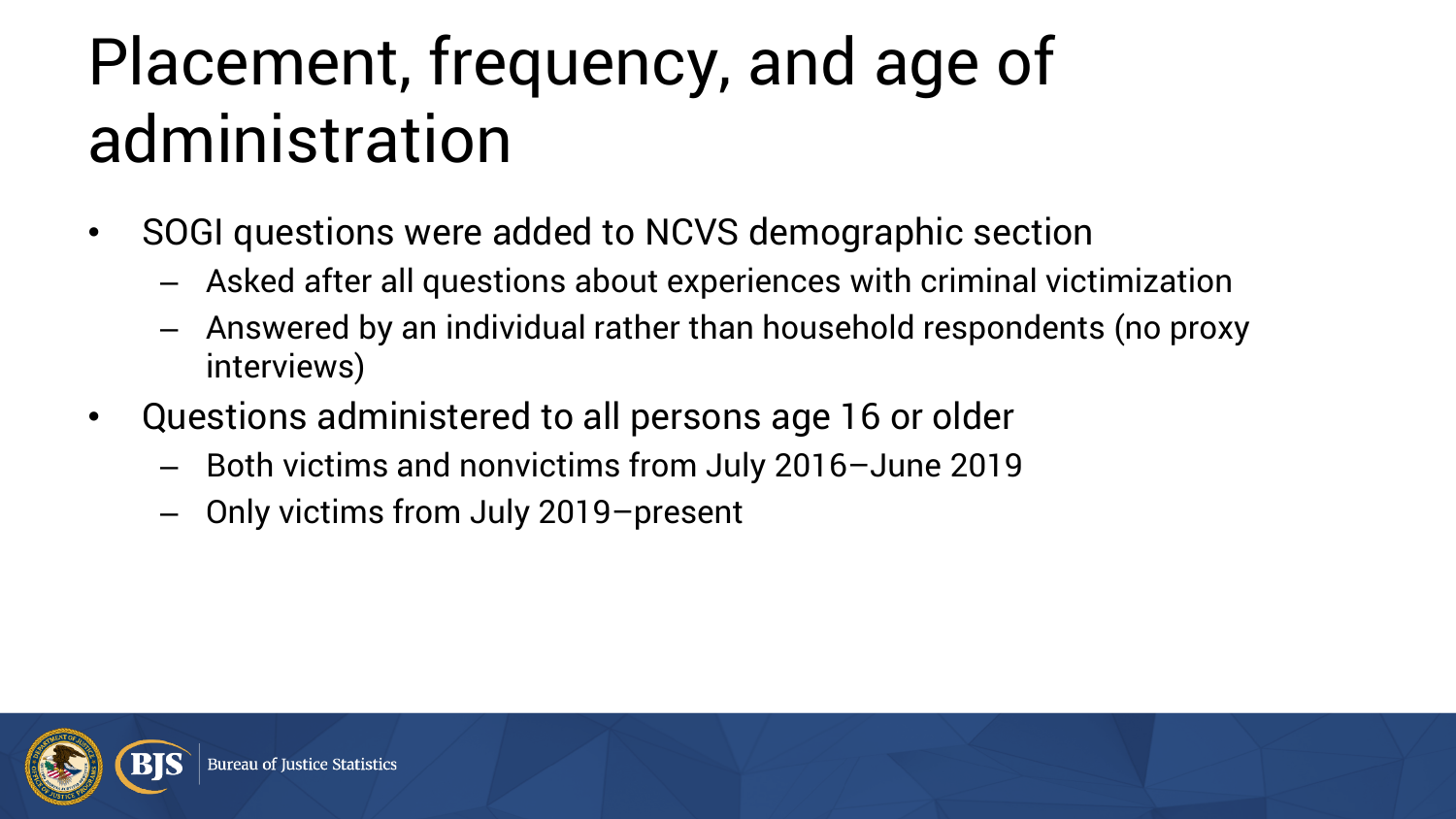#### Respondent sex on NCVS household roster

- Household respondent completes a roster at the first interview, which is verified at subsequent interviews
- The household respondent provides demographic information about other persons in the household (sex, age, race, Hispanic origin, marital status, and educational attainment)
- **Question on sex:** 
	- Is [household member name] male or female?
		- 1. Male
		- 2. Female

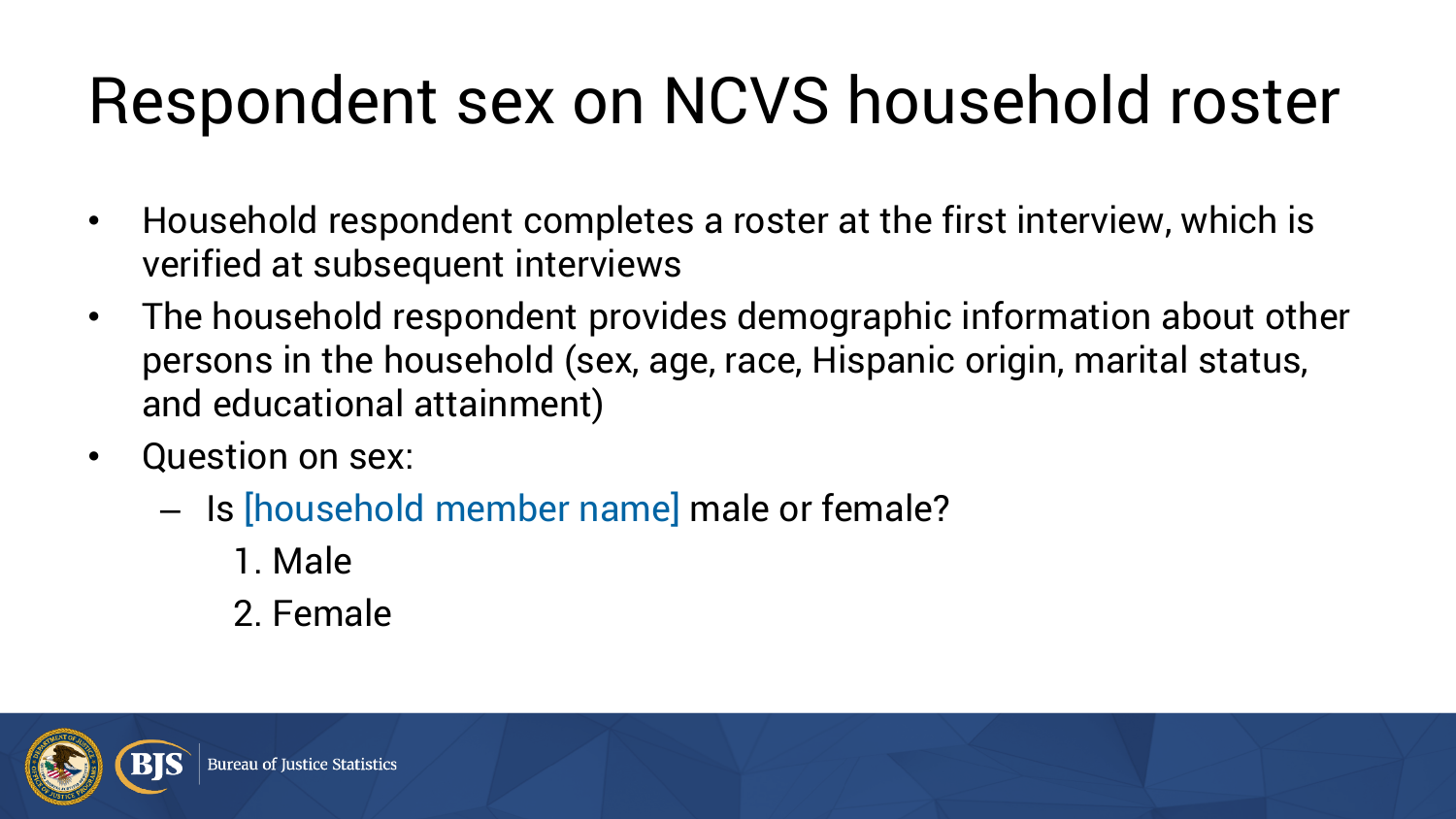#### GI item performance

- Low item nonresponse
	- 0.97% refusal nonresponse
	- 1.33% total nonresponse
- Nonresponse was related to age and mode of interview
	- One-year increase in age increased the odds of nonresponse to GI by a factor of 1.01
	- The effects of interviews conducted by phone, compared to interviews conducted in person, increased the odds of nonresponse by a factor of 1.77

*Source: Bureau of Justice Statistics, based on unweighted data from the U.S. Census Bureau, NCVS, July-December 2016.*

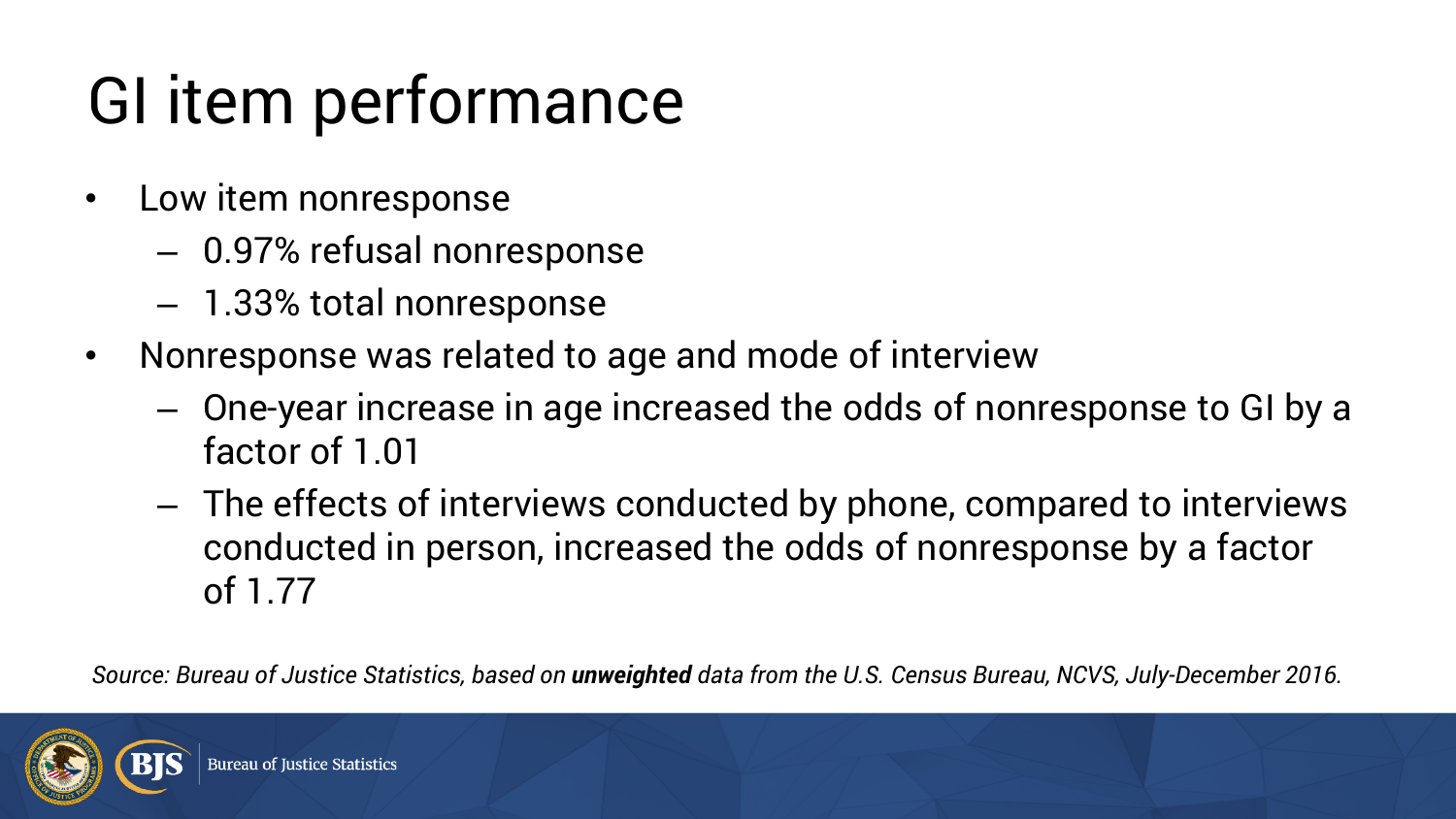# GI item performance (cont.)

- Low survey breakoffs
	- Of all breakoffs,
		- 0.10% happened during sex at birth question
		- 0.04% happened during current GI question
		- None occurred during gender confirmation

*Source: Bureau of Justice Statistics, based on unweighted data from the U.S. Census Bureau, NCVS, July-December 2016.*

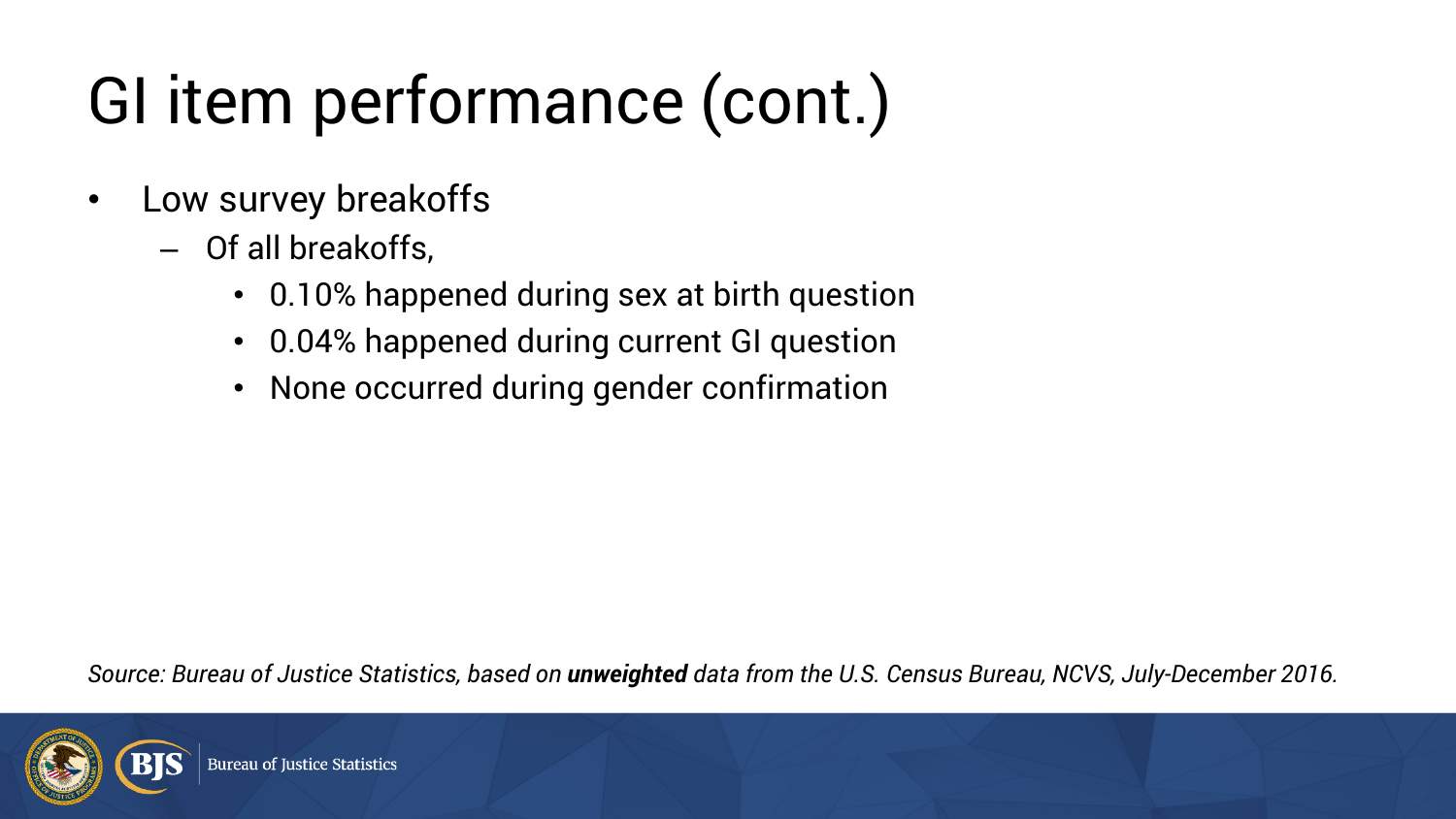# GI item performance (cont.)

- Meaning of *none of these* response category for the current GI question was unclear
	- Respondents may use this category for different reasons
	- More detailed information was not collected for this response category
	- Do not include in transgender estimates
- 1.7% of cases from July to December 2016 had a mismatch between sex on the roster and both GI questions (sex assigned at birth and current GI)

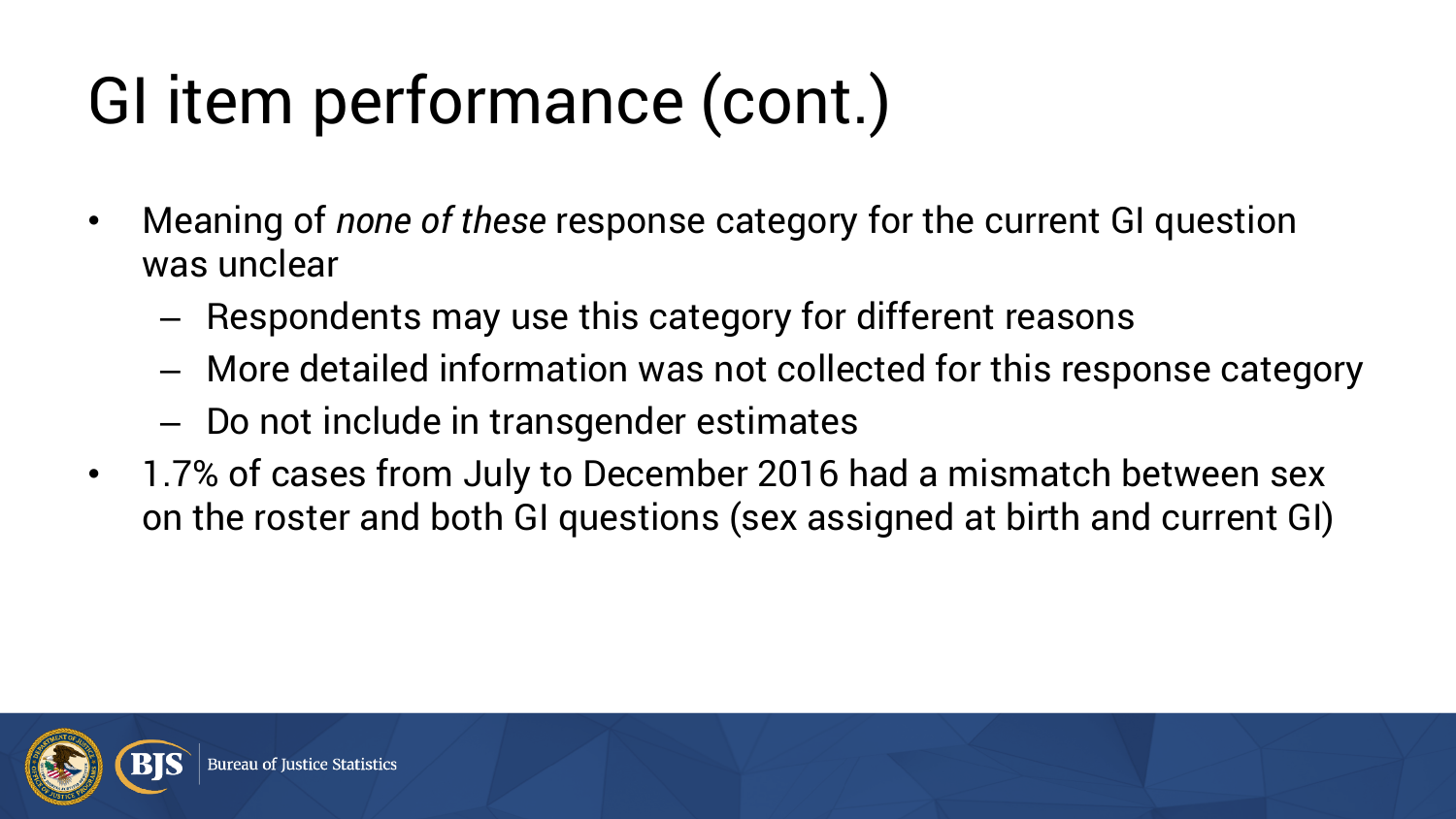#### NCVS response distributions: GI questions

| <b>Response option</b> | <b>Percent</b> |  |
|------------------------|----------------|--|
| Male                   | 46.04%         |  |
| Female                 | 52.64%         |  |
| Refused                | 0.95%          |  |
| Don't know             | 0.10%          |  |
| Total responses        | 101,686        |  |

| <b>Response option</b> | <b>Percent</b> |
|------------------------|----------------|
| Male                   | 46.05%         |
| Female                 | 52.68%         |
| Transgender            | 0.05%          |
| None of these          | 0.17%          |
| Refused                | 0.75%          |
| Don't know             | 0.03%          |
| Total responses        | 101,686        |

#### Sex at birth Current GI Gender confirmation

| <b>Response option</b> | <b>Percent</b> |
|------------------------|----------------|
| Yes                    | 92.73%         |
| No                     | 0.00%          |
| Refused                | 4.85%          |
| Don't know             | 2.42%          |
| Total responses        | 165            |

*Note: Percentages may not add to 100% due to rounding. Gender confirmation table includes only those who had discordant responses to the questions on sex at birth and current GI.* 

*Source: Bureau of Justice Statistics, based on unweighted data from the U.S. Census Bureau, NCVS, July-December 2016.*

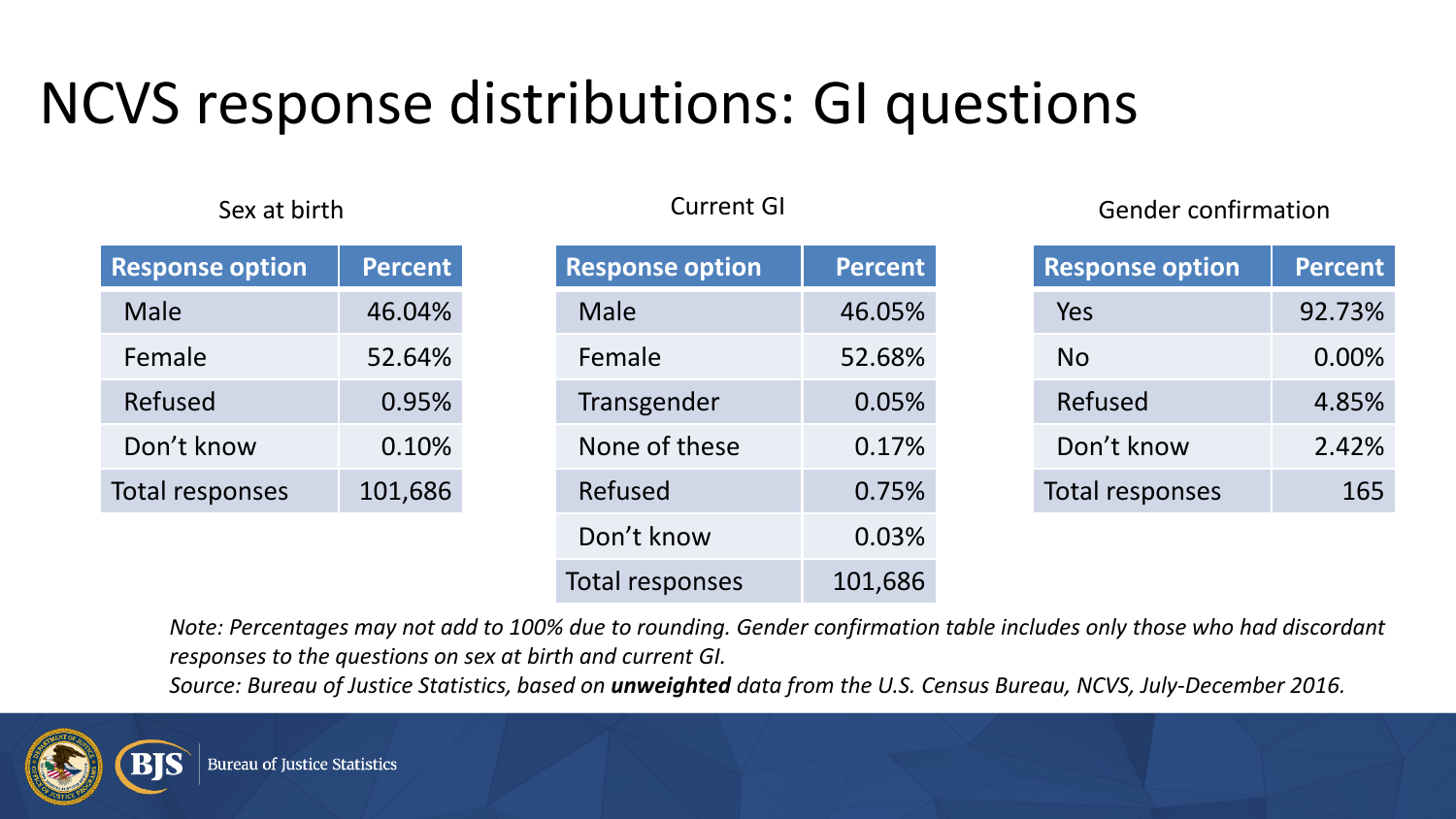#### NCVS response distribution: Combined GI questions

Combined answers to questions on sex at birth and current GI

| <b>Response option</b> | <b>Percent</b> |
|------------------------|----------------|
| Male                   | 45.90%         |
| Female                 | 52.50%         |
| Transgender*           | 0.10%          |
| None of these          | 0.17%          |
| Refused                | 0.97%          |
| Don't know             | 0.08%          |
| Total responses        | 101,686        |

*\*Includes respondents with discordant responses to the questions on sex at birth and current GI. Respondents may have identified using the transgender response category or identified with a gender different from their assigned sex at birth. Source: Bureau of Justice Statistics, based on unweighted data from the U.S. Census Bureau, NCVS, July-December 2016.*

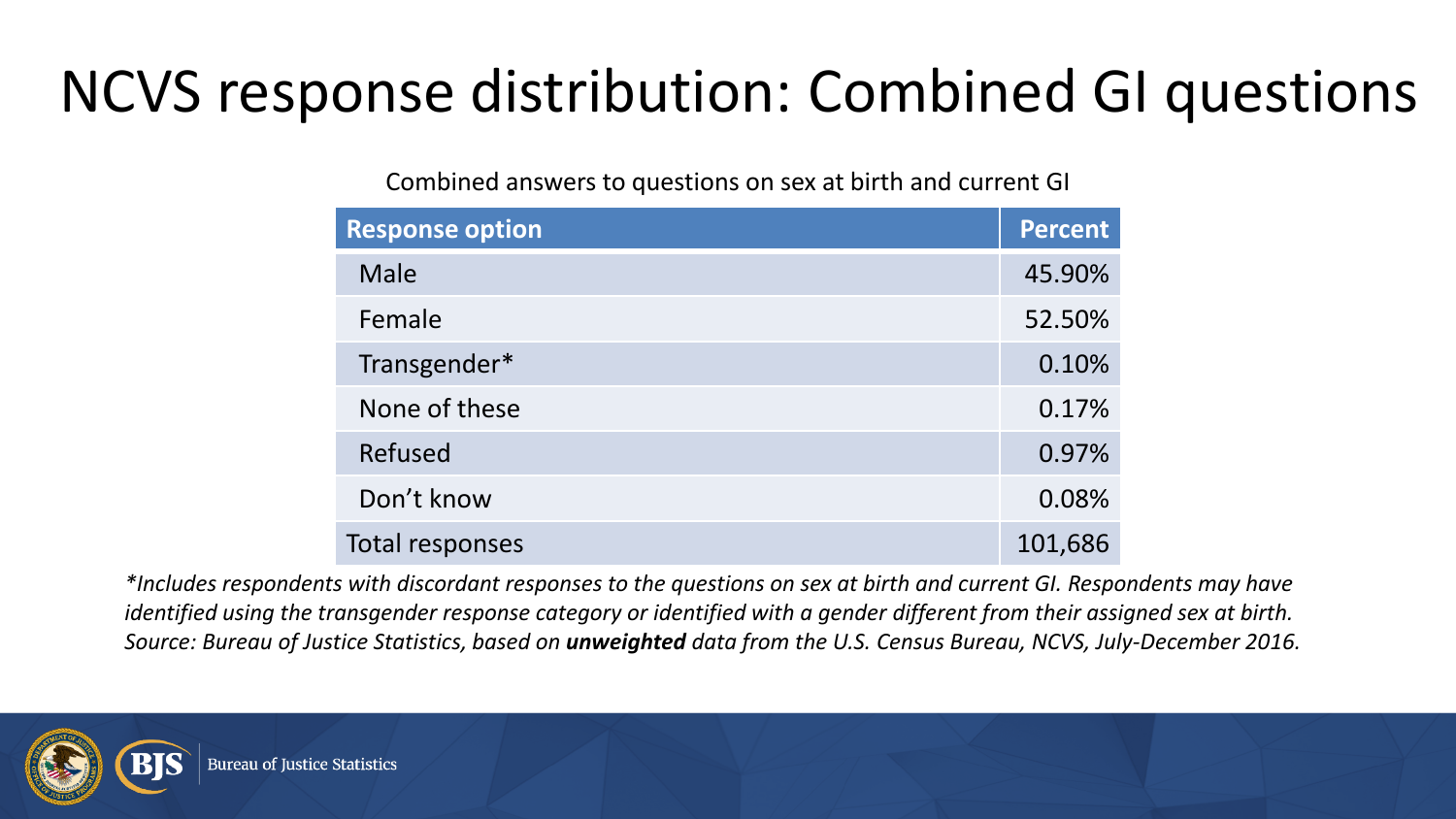#### Weighted percent of persons age 16 or older who identified as lesbian, gay, bisexual, or transgender (LGBT)



*Source: Bureau of Justice Statistics, based on weighted data from the U.S. Census Bureau, NCVS, July-December 2016.*

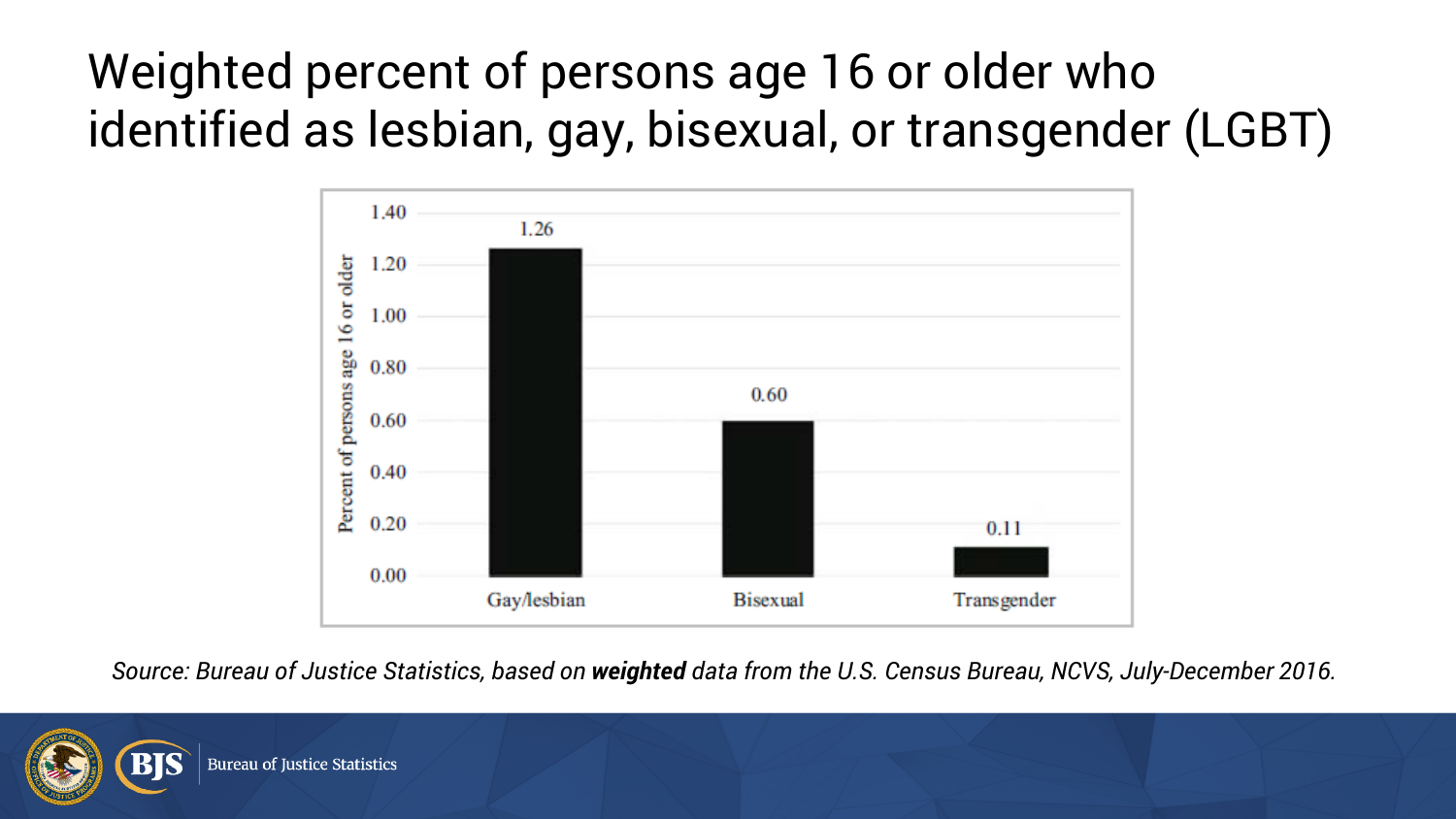# Two-step method for collecting GI

- Among transgender respondents,
	- 51.7% identified as transgender in the current GI question
	- 48.3% reported discordant sex at birth and current GI
- These data indicate it is important to collect GI with the two-step method to accurately measure the transgender population
- If only current GI were collected, about half of transgender respondents may not have been identified as transgender if they selected only their current GI (male or female) and not transgender

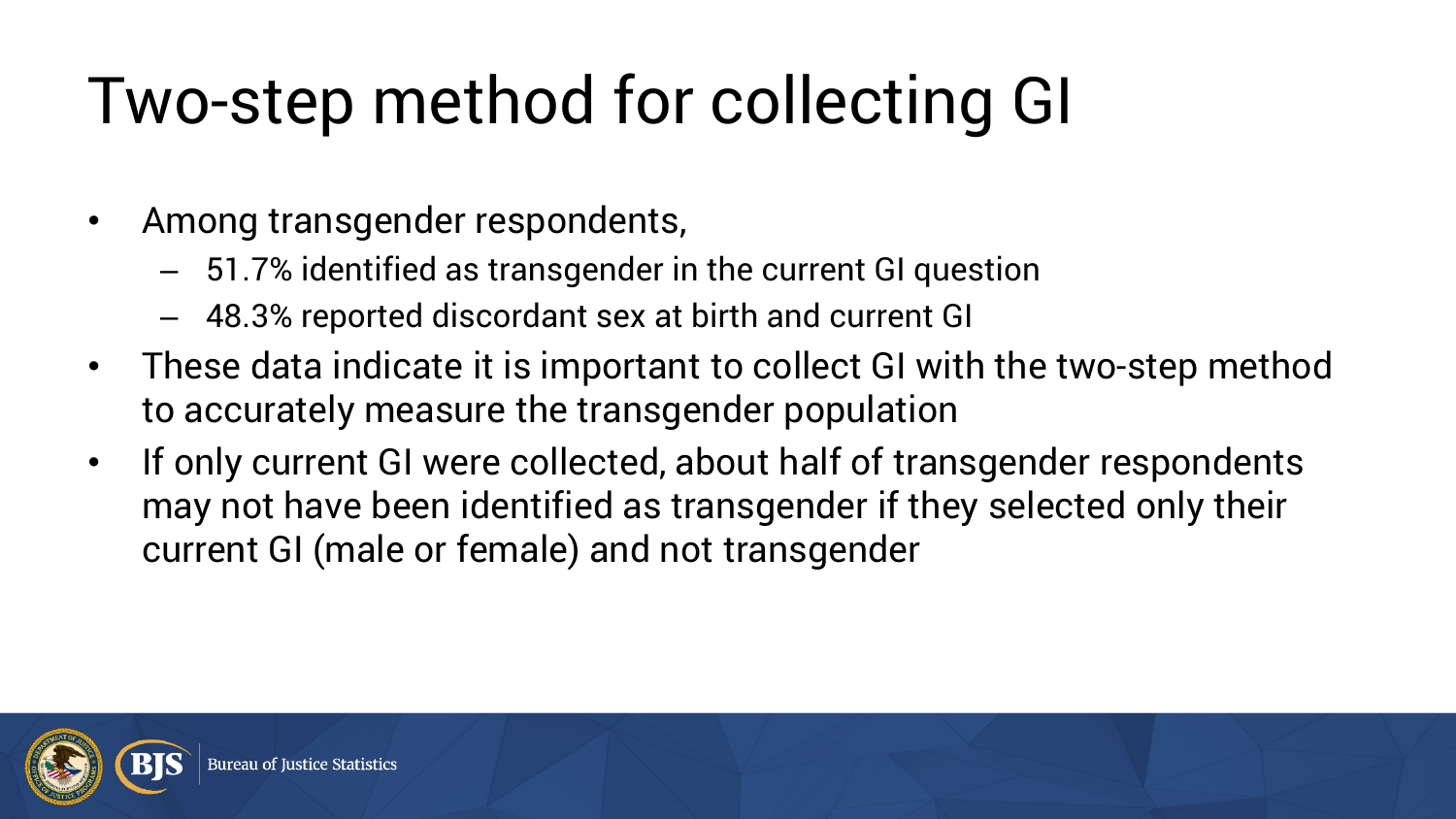# NCVS data and findings

- Data publicly available on the 2017-2019 NCVS data files
	- National Archive of Criminal Justice Data <https://www.icpsr.umich.edu/web/NACJD/series/00095>

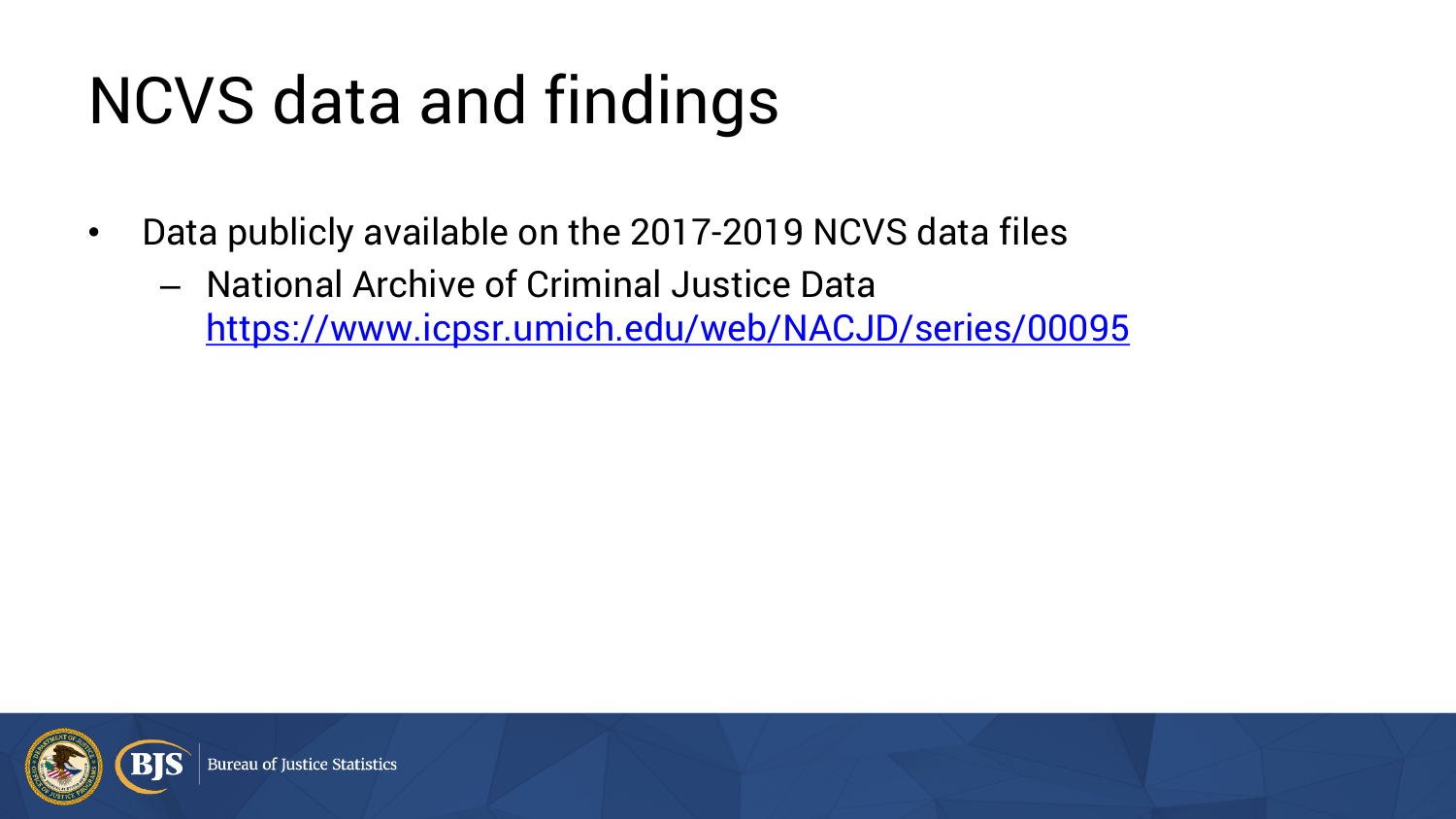#### Research opportunities with these data on victim demographics

- Is the transgender community at greater risk for violent victimization?
- Are persons who identify as transgender more or less likely to report victimization to police?
- Are persons who identify as transgender more or less likely to receive victim services?
- Are LGBT females at greater risk of victimization than LGBT males?